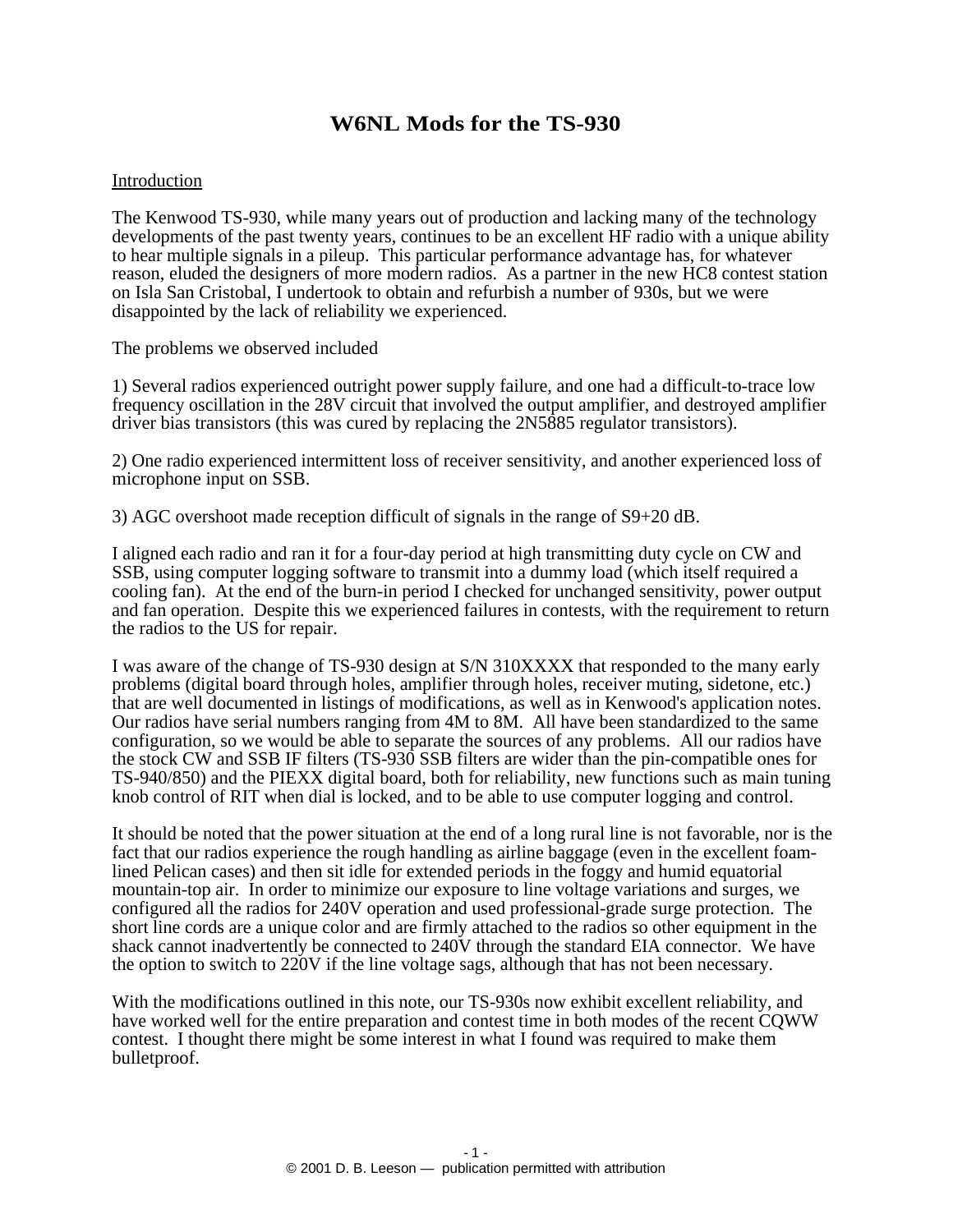### Replacing TS-930 Resistors and Shunt Zeners with Series Regulators

The TS-930 power supply for serial numbers higher than 310xxxx generates two voltages, 28.5V for the power amplifier and antenna tuner, and 21.7V for the digital board and the signal board. The 28.5V is regulated by the two TO3 pass transistors on the heat sink, and the 21.7V is generated by separate transformer secondary taps and diodes that generate 31.9V which is reduced to 21.7V by the TO220 transistor on the power supply heat sink.



The power switch has a pole that opens the  $+28.5V$  to most of the radio, including the circuit that runs the 21.7V regulator. This is apparently so the radio will just turn off without the time delay and rude noises of the filter capacitors discharging.

The power supply uses high-wattage resistors and zener diodes in the power supply fan case to reduce the 21.7V secondary supply voltage 7.5V and 15V for the digital board (which has 5V and 12V regulators) and for the signal unit, which has an 18V regulator. The 21.7V is distributed by the yellow wires via a black terminal block between the antenna tuner and the filter unit; this block also has the switched +28.5V orange wires. The original circuit looks like this:



The main schematic diagram of the radio is wrong, it shows the 33 $\Omega$  resistor that is the third supply voltage for the digital board connected to the 21.7V instead of the 28.5V line.

The dissipation in the resistors and diodes is above their ratings, and this could be a reliability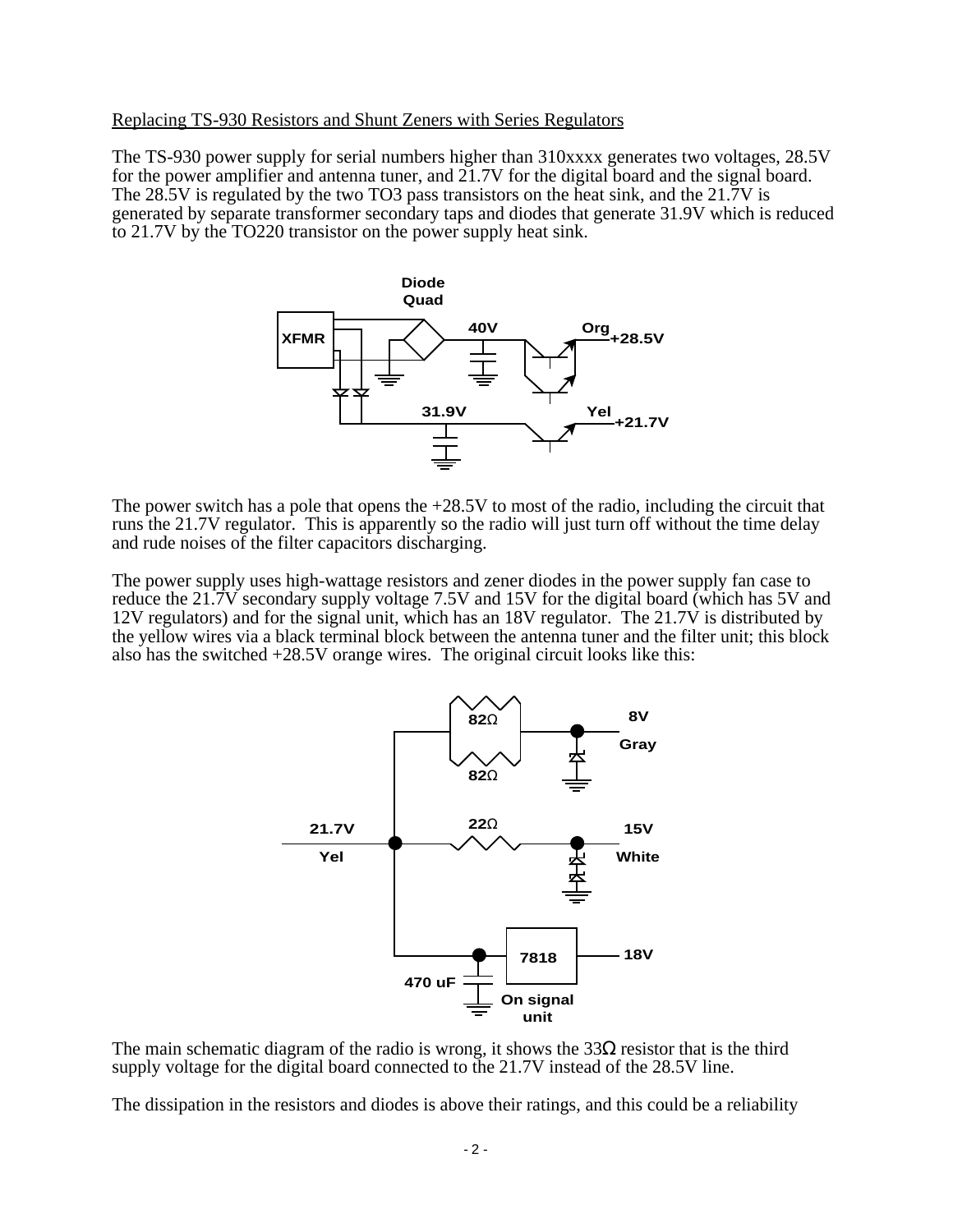problem. This new circuit replaces the resistors and diodes with 78xx 1 A. TO220 regulators mounted on the power supply heat sink. In addition to having less dissipation, the regulators are short-circuit proof. There are holes in the heat sink, and the TO220 tabs can be bolted with 4-40 small-pattern nuts and bolts. I use a locking compound on the bolts so they won't vibrate loose later.



The regulators need capacitors near them, especially if they are driving the PIEXX board, which has switching regulators with inductors at the input. The regulators should be prewired, and the wires are connected to the voltage points inside the power supply fan case.

To make the change, proceed as follows (the same steps are necessary to replace the pass transistor with an NTE377, if the original is burned out).

1. Unplug the radio and remove the top cover .

2. Remove the four black screws holding the fan case onto the heat sink, and unplug the fan wire from the power supply board so it won't break at the fan connection. Free the tab from the case bottom, and tip the case down and put something under it to hold it horizontally to work on.

3. Remove the remaining two black screws holding the power supply heat sink to the radio. You will find the heat sink will not tip out without additional work.

4. Unscrew the screw holding the diode bridge to the heat sink. This screw will be retained by the heavy wires from the transformer, so you don't need to pry it out completely, just free the diode quad from the heat sink so the heat sink can move.

5. Remove the two lugs and heavy red wire from the TO3 pass transistors by unscrewing the two middle screws while holding the nuts with long-nose pliers on the inside. Leave the screws in place in the transistors to hold the insulating washers.

6. Now you can tip the heat sink forward far enough to be able to reach the screw that holds the pass transistor. This transistor has had loose screws in some radios, so tighten it up while you can. If you unplug the pass transistor, be sure to note which way the plug goes on (some have plugs, some have the blue, green and violet leads soldered on and covered with heat shrink tube).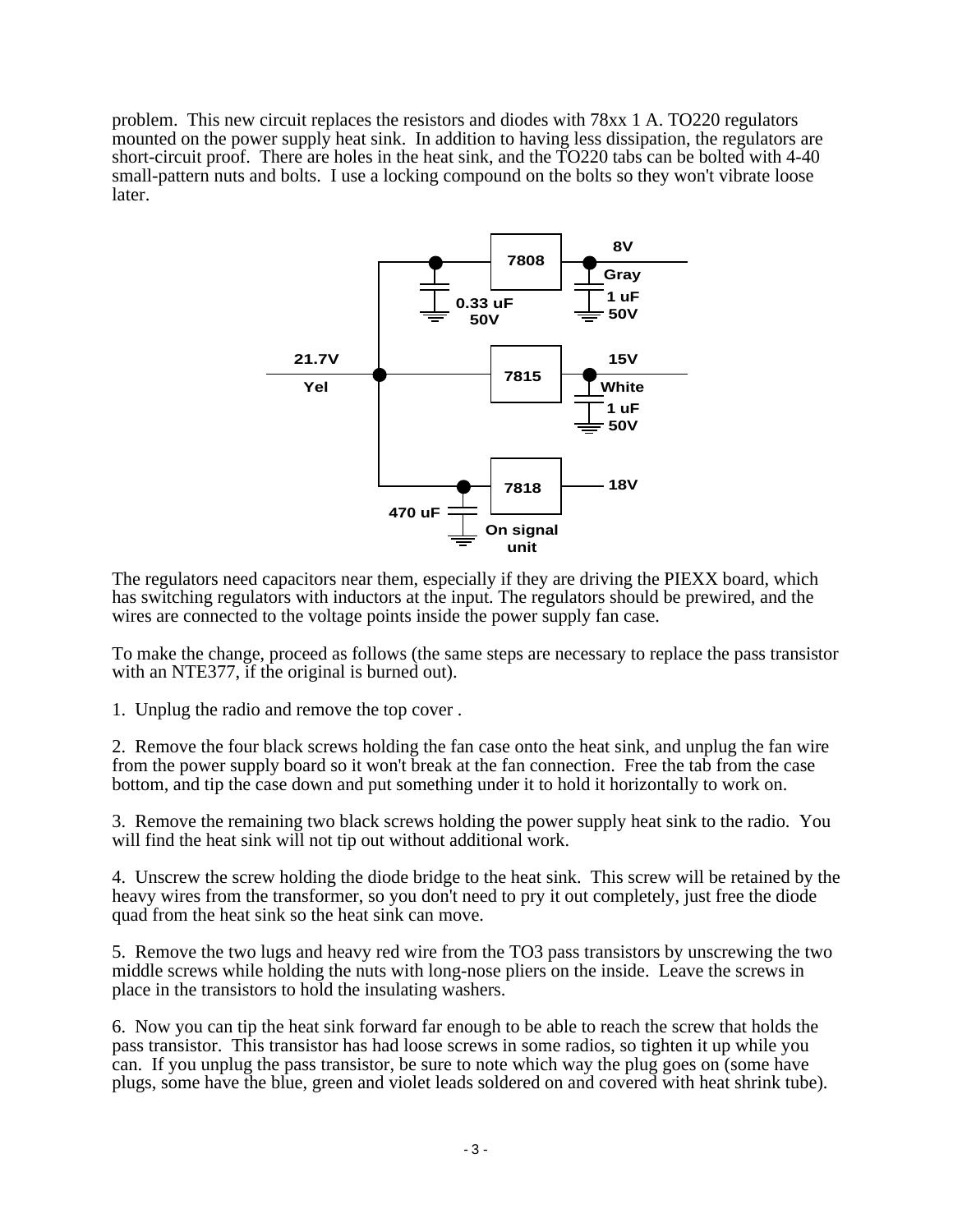7. Locate the field of small holes near the upper edge of the heat sink, near the outside edge of the radio. As viewed from inside the radio, the two regulators mount to the holes in the bottom row (the top row is also OK, and easier to reach if you are not removing the heat sink). Before you do anything else, route the wires from the regulators beneath the heat sink so they can be connected to the terminal strips in the fan case.



8. The 4-40 small pattern nut just fits between the heat sink fins. Use a thin tool that can hold the nut on the end, and orient the flats of the nut to go between the fins. It's helpful if the parts are magnetic, so you can recover a dropped nut (be sure to cover the holes in the chassis with tissue or a rag). Use a 4-40x3/8" screw to fasten the regulators to the heat sink. The same nuts and screws are used in DB9 and DB25 connector shells. I use some heat sink compound on the back of the regulators. No insulation is required. Check again to be sure the screw for the TO220 pass transistor is tight and the transistor is oriented up so you can get to the terminals.

9. Reconnect the lugs to the backs of the TO3 pass transistors, holding the nuts with log-nose pliers and using a drop of retaining glue or Loctite. Reattach the diode quad to the heat sink.

10. Attach the heat sink to the radio with the middle black screws. Check that there are no wires being pinched between the heat sink and the chassis. Now you can hook up the regulator wires to the terminal strips in the fan case.

11. The resistors to be replaced are inside the power supply fan case. You will notice that the resistors will have lost their color coding from overheating, and the terminal strips may be somewhat charred, from overheating. Cut out the two  $82\Omega$  resistors and their zener diode, and cut out the 22Ω resistor and its two zener diodes. You can save these in case of trouble, but the new circuit should be more reliable.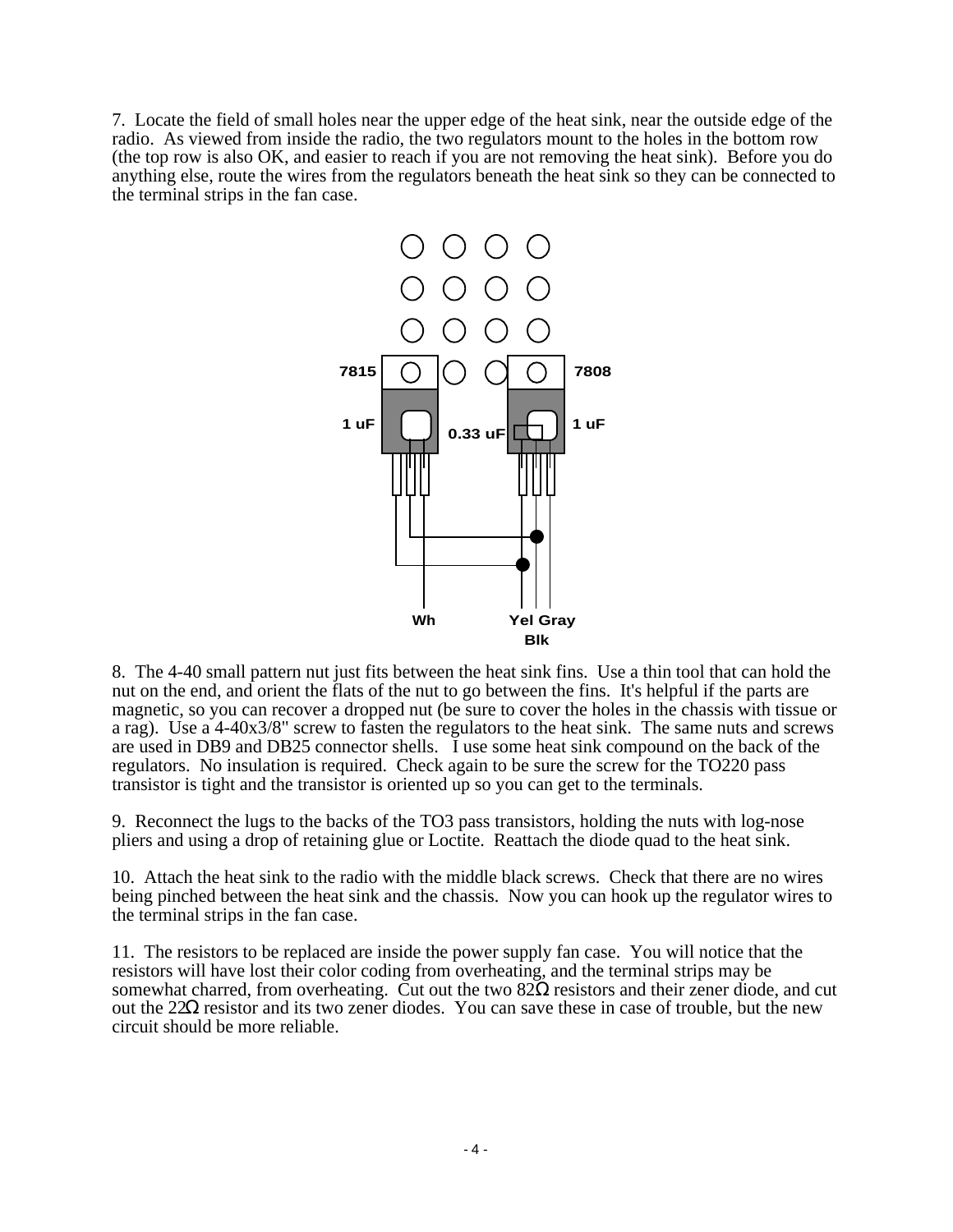

The fan case should now look like this:

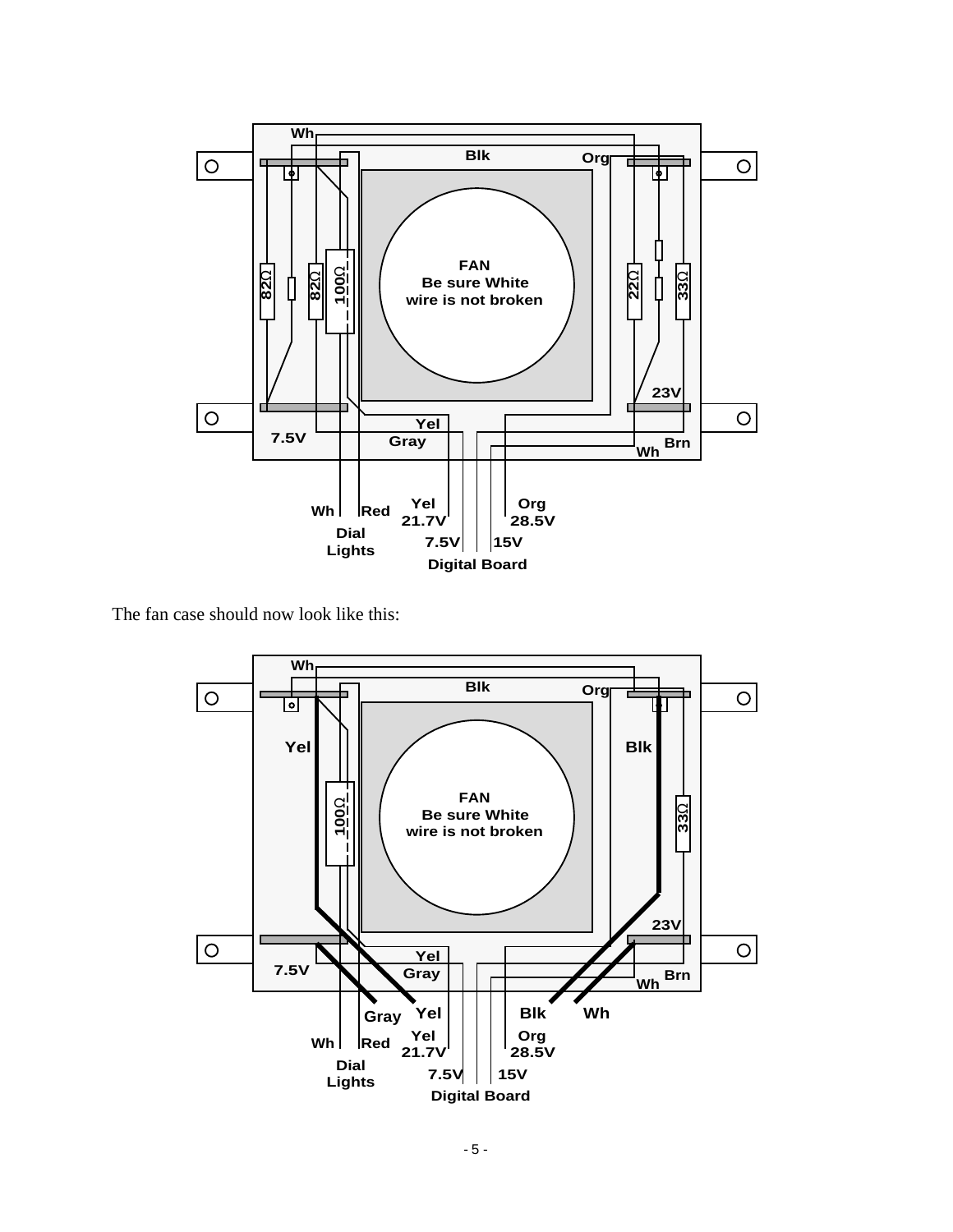Cut to length and solder the Yellow, Black, Gray and White wires to the terminal strips, making sure they are connected to the same color wire that is already there. Dress the wires in place to avoid the fan with a tiny nonmetallic cable tie or twister.

12. Plug in the radio, being careful of high voltages at the power switch and transformer. Connect a digital voltmeter to radio chassis ground and check the voltages at the terminals in the fan case. Turn the radio power on momentarily to check each of the voltages:

| Orange | $+28.5$ |
|--------|---------|
| Yellow | $+21.7$ |
| White  | $+15$   |
| Gray   | $+8$    |

13. Unplug the radio. If you wish, you can replace the 100Ω resistor with a 5W unit, and the 33 $\Omega$  resistor with a 3W unit. Using a piece of wire or an oiler, place a drop of oil on the fan shaft. Check to be sure the fan wires aren't broken, and reattach the fan case with the four black screws. Plug the fan back into the power supply board. Replace the top cover and test the radio.

# Replacing the 21.7V Pass Transistor

Despite the attention in the literature to the 28.5V TO3 regulators that supply the power amplifier, almost all of our power supply failures have been traced to the 21.7V regulator circuit. As the pass transistor is failing the radio will typically exhibit unusual operation, such as chirpy signal or intermittent display.

The 21.7V regulator is a pair of cascaded emitter followers driven by a 22.5V zener diode fed from the 28.5V supply switched through the power switch. The zener diode D10 and the first transistor Q6 are on the power supply board, and the second transistor Q3 is the TO220 transistor on the heat sink. The schematic incorrectly shows C13 to be 25 uF 100V (it is 100 uF 25V).



Use an insulated clip probe. If the output of the 21.7V supply measures OK on the yellow wire at the terminal strips in the power supply fan case or the black terminal strip in the narrow space between the output low-pass filter and the antenna tuner, then all is OK.

If the voltage is not correct, it will typically be either 31.9V or near 0V (say, 0.5V). This means the pass transistor Q3 is either shorted or open.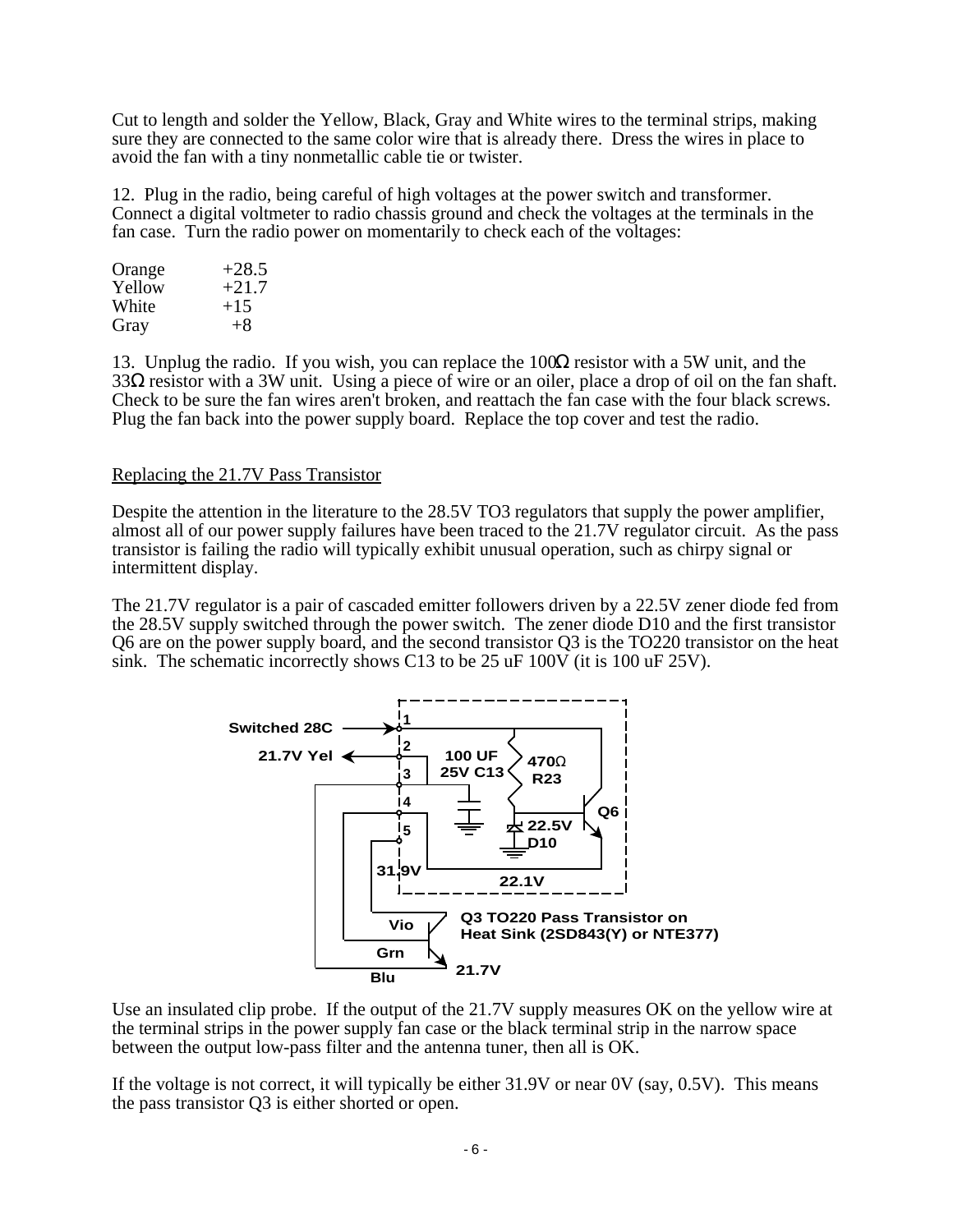1. Unplug the radio and remove the top cover .

2. Plug in the radio and power on, measure the voltage on the orange wire, either at the top of the power supply board or at the 33Ω resistor in the power supply fan case. It should read 28.5V. If it is OK, the 28V regulator on the board and the pass transistors are OK.

3. Measure the voltage on the yellow wire, either at the power supply fan case terminal strips (you can reach them with an insulated probe in the slot above the heat sink) or at the black terminal strip in the space between the output low-pass filter and the antenna tuner. If it is approximately 21.7V, Q3 and Q6/D10 are OK and the problem, if any, is not in this part of the power supply.

4. If it is not 21.7V, it will typically be either approximately zero volts (0.5V or so) or 31.9V. This means Q3 either has an open or it has a collector-emitter short . Usually, but not always, if Q3 is zapped it will take Q6 and D10 with it. If the voltage isn't right, you need to determine if the problem is Q3 or Q6 or both. With the radio unplugged, unplug the 5-pin connector on the power supply board and use a digital voltmeter with a diode scale to check the Q3 B-C and B-E diodes; also check for a C-E short. Poke a short length of solder into the connector, and use clip-type meter leads. The readings will typically be (assuming the open circuit meter reads 1.4V)

|         | Pins on<br>5-pin conn. | <b>Black lead</b><br>Red lead<br>on Base<br>on Base |     |
|---------|------------------------|-----------------------------------------------------|-----|
| Grn-Blu | $2 - 3$                | 0.7                                                 | 1.4 |
| Grn-Vio | $2 - 5$                | 0.7                                                 | 1.4 |
| Blu-Vio | $3-5$                  | 14                                                  | 14  |

5. If the readings are OK, it is likely that the problem is on the power supply board. If any of these readings is not as expected, Q3 is dead and will have to be replaced (a remote possibility in the case of an open circuited diode is a bad connection at Q3, so check the connector by wiggling it). If Q3 has blown, it may also have taken Q6 and D10 with it. It is worth disconnecting Q3 before removing anything and checking Q6 and D10 to determine if you also need to take out the power supply board. Either unplug the connector at Q3 or cut the three thin wires right at Q3. Be careful not to short anything when measuring voltages, as you will hate yourself if you zap a working circuit while measuring voltages. Reattach the 5-pin connector to the power supply board, plug in the radio and turn it on momentarily to check the voltages on the three wires:

| Vio | 31.9                                                                    |
|-----|-------------------------------------------------------------------------|
| Grn |                                                                         |
| Blu | $0$ (with Q3 disconnected, 21.7 in working regulator with Q3 connected) |

6. If these voltages are OK, the PS board is OK; unplug the radio and review the data

| 21.7V OK                  | 03 OK             | This part of PS is working; check<br>resistors in PS fan case, look for<br>pinched white or gray wires, check<br>7818 18V regulator on Signal Unit |
|---------------------------|-------------------|----------------------------------------------------------------------------------------------------------------------------------------------------|
| 21.7V bad                 | Q <sub>3</sub> OK | Probably means Q6/D10 bad; remove<br>power supply board and replace                                                                                |
| 21.7V bad, 22.3V (Q6) OK  | Q3 open or short  | Replace Q3; Q6/D10 OK                                                                                                                              |
| 21.7V bad, 22.3V (Q6) bad | Q3 open or short  | Replace Q3 and Q6/D10                                                                                                                              |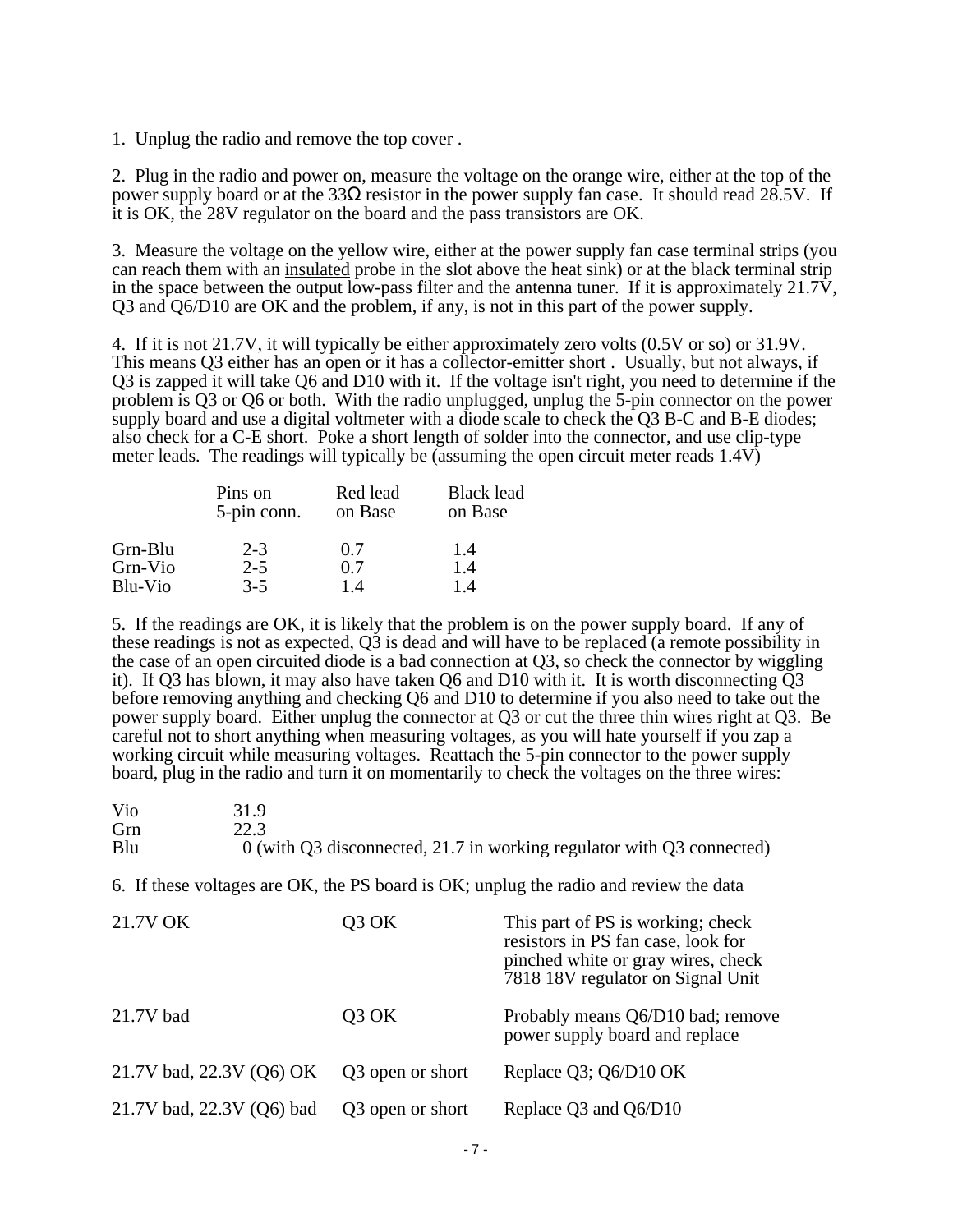# Replacing Q3

1. To replace Q3, you need to remove the power supply heat sink as in steps 1-6 above. Remove the four black screws holding the fan case onto the heat sink, and unplug the fan wire from the power supply board so it won't break at the fan connection. Free the tab from the case bottom, and tip the case down and put something under it to hold it horizontally to work on. Remove the remaining two black screws holding the power supply heat sink to the radio. You will find the heat sink will not tip out without additional work. Proceed to free the diode quad and the lugs on the TO3 transistors so you can get at the screw that holds Q3.

2. Now you can tip the heat sink forward far enough to be able to reach the screw that holds the pass transistor. If you unplug the pass transistor, be sure to note which way the plug goes on (some have plugs, some have the blue, green and violet leads soldered on and covered with heat shrink tubing, my preference). Remove the pass transistor and replace it with a new one. If the transistor has a gray silicone insulator under it, use it again with the plastic washer to insulate the screw; if it has a mica insulator, use a new one and smear a bit of heat sink compound on both sides before placing it. If there is a connector, plug it onto the transistor now; if you need to solder the wires on, cut the pins on the transistor shorter and use heat shrink tubing on the wires. In some radios, I've found this screw was not tight so be sure it is snug when you are finished so the transistor won't overheat and fail.

If you are going to replace the resistors with regulators, now is the time to do it while the heat sink is accessible. Also, if Q6/D10 are to be replaced, it's easier to do with the heat sink out of the way.

3. Reconnect the lugs to the backs of the TO3 pass transistors, holding the nuts with long-nose pliers and using a drop of retaining glue or Loctite. Reattach the diode quad to the heat sink.

4. Attach the heat sink to the radio with the middle black screws. Check that there are no wires being pinched between the heat sink and the chassis. Clean, oil and replace the fan.

# Replacing Q6 and D10

1. You can check Q6 for a collector-emitter short by measuring from pins 1-4 of the 5-pin connector (should show an open with both polarities), but you can't measure all the junctions. If you need to replace Q6 or D10, you will need to remove the power supply board. Make a sketch of where all the connectors and wires go. If both Q3 and Q6 are blown and you have the heat sink open, do the power supply board repair before reinstalling the heat sink. The power supply board can be removed without removing the heat sink, but it is more convenient to do it before you reinstall the heat sink if you have replaced Q3.

Unplug the inline bayonet connector in the red wire to the power amplifier. Unsolder the heavy yellow and white wires from terminal 28A. Unsolder the orange wires from 28B. Unsolder the black ground wires from the ground terminal. These terminals are at the top of the power supply board. Wear safety glasses so you don't flick solder in your eye, and use a solder suction pump to remove excess solder. Typically, the lugs will come unsoldered from the circuit board, but it is easy to put them back straight after the wires are unsoldered.

2. Unplug all the connectors, noting which goes where. Now remove the two screws that hold the bracket to the chassis, using a magnet (a necessary tool for any of these jobs) to reclaim them so they don't roll down a hole into the space under the signal board (it's a big job to remove and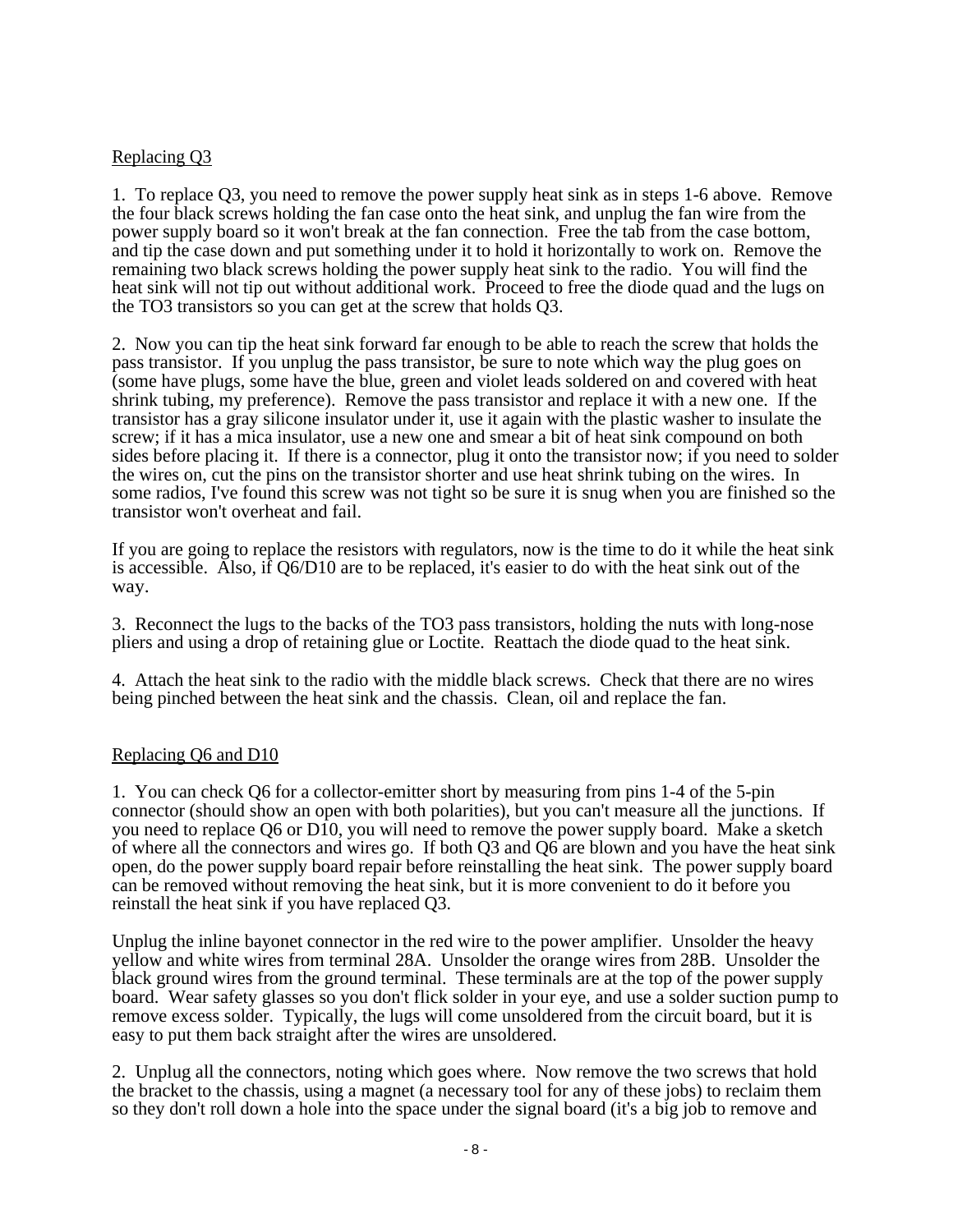replace it). Lift out the power supply board.

3. Remove the power supply board from the bracket by removing the four screws at the corners. Now you can locate Q6 and D10. Once you have gone this far, you might as well replace both, since it takes a separate setup to measure the zener, and the transistor is easy enough to change out. Use a solder suction pump and observe the polarity of the zener and the connections of the proper leads. After the old transistor is removed, you can check the junctions using the digital multimeter. I'd add a 47 ohm current-limiting resistor in series with the collector of Q6.

4. Replace the power supply board by reattaching it to the bracket, then reattaching the bracket to the chassis. Be careful not to pinch under the bracket any of the wires coming from the fan case or the back of the chassis. Plug in all the connectors. Resolder the black wires to the ground terminal, the orange wires to the 28B lug and the yellow and white wires to the 28A lug. Make sure the lugs are well-soldered to the circuit traces. Plug in the red wire to the power amplifier.

5. Before you power up, check with an ohm-meter from the orange (28.5V) and yellow wires (21.7V) to be sure there are no shorts. You should see capacitors charging up in either case. If there is a short, check carefully for a pinched wire under the power supply board. If this measurement shows no shorts, plug in the radio and power on, measuring the voltages on the orange and yellow wires (you can reach the yellow wire terminal in the fan case with a wellinsulated probe). The voltages should be

| Orange | 28.5 |
|--------|------|
| Yellow | 21.7 |

If OK, you are done and can replace the heat sink, fan cover and case top. The 21.7 voltage has no effect on any critical adjustments, so no realignment is required.

### Fan Operation Check or Repair

Check the operation of the 12V Power Supply fan and the 12V Power Amplifier fan by running into antenna or dummy load at 50W as follows:

Mode: TUNE Send/Rec: SEND Car: Midscale on meter Power: 50W



After a few moments both fans should start up. In any event, proceed to refurbish as follows:

- Unplug radio
- Remove 4 black screws holding metal tabs top and bottom of fan box.
- Tip PS fan assembly back, rotating around wires at bottom (pull some slack in the black fan wire from radio so the weight of the fan motor won't break the connection to the fan))
- Fan blades should spin freely when turned by hand, with the lumpy feeling of a DC motor
- Check for mechanical interference with fan blades, for example by fan screen; correct if found
- Fan white wire should read about  $60\Omega$  to ground, and black wire should connect to ground; if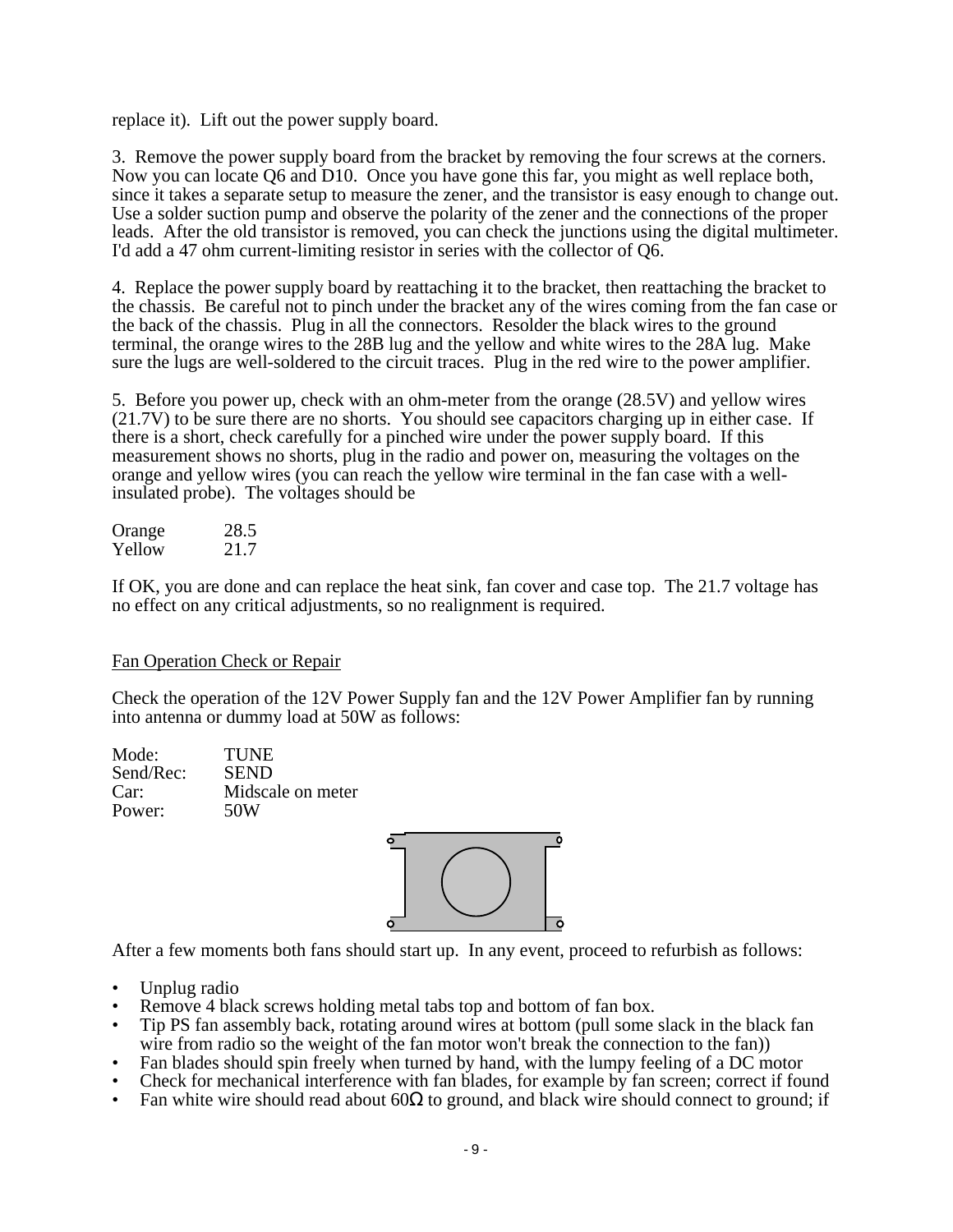motor reads open the fan is doomed and will need to be replaced

- Remove 4 silver screws on outside of fan box to remove fan motor assembly
- While fan is out, remove screen and reshape it to bow out enough to ensure clearance
- Place a drop of WD-40 or light oil on the bronze bearing where the shaft goes through, spin shaft
- Check for mechanical interference; on later serial number radios there is a small flat spring wiping the motor shaft under the fan hub to quiet the motor, don't damage it
- Being careful not to crush any wires, replace the four silver screws to fasten fan to box; make sure no wires rub the fan blades; look in holes and rotate the screen to get openings for the four screws
- Test fan by plugging in radio, run 50W transmit test with antenna or dummy load; fan should start and run quietly if motor measured good. Voltage on fan should be 10 to 12 VDC when PS is hot
- Some have suggested wiring the fan to run continuously through a diode from the  $+8V$ available in the fan case, but this has not proven necessary with the power supply modification to remove the shunt regulators, as the heat sink runs noticeably cooler after the mod

Once PS fan is working, clean and oil the Power Amp fan, which comes straight out after four mounting screws and washers are removed.

If a either fan is beyond repair, substitute a replacement or an 80x25mm 12V computer muffin fan. New holes are needed for the mounting screws, which are 2.81" on centers (the existing holes are 2.45" on centers). Wire the red fan wire to the white supply wire, and the black fan wire to the black supply wire.

# Lubricating the Top Cover Door

The sliding door in the top cover becomes very difficult to move after some years of service. Any time you have removed the top cover, lubricate the sliding door in the top with Silicone liquid or grease lubricant on the plastic slides. Press down one edge, hold in place with screwdriver, wet the corner of piece of paper with Silicone spray, run it between the door and the lid, do same all around and also between black plastic and door. This is much easier to do while the cover is off. Be careful of the line voltage on the POWER switch on the front panel, and don't short anything around the power supply voltage regulator. Do not use a petroleum-based lubricant such as WD-40 on plastic parts, as they will swell and deteriorate.

### Line Voltage Change to 240V

Because of low line voltage and neutral wire problems, our 120V line voltage ranged from 106 to 113V, causing hum when the regulators dropped out of regulation. Attempts to rewire the transformer for 100V operation with low line voltage (below 110V with load) resulted in overheating of the power supply, since with such a large change (20%) the unregulated voltages rise above the design limits.

If the 120V line voltage is low, use the 240 or 220 volt switch position.

- Replace the 6A fuse with a 4A fuse; retain the 6A fuse if it is desired to change back later
- Turn the switch on the bottom of the radio to 240V, or 220V if the voltage is low
- Plug in special yellow 240V line cord, attach to rear panel so it won't be used on a 120V radio
- Plug into a 240V outlet or extension cord (surge absorber preferred, make sure ground is OK)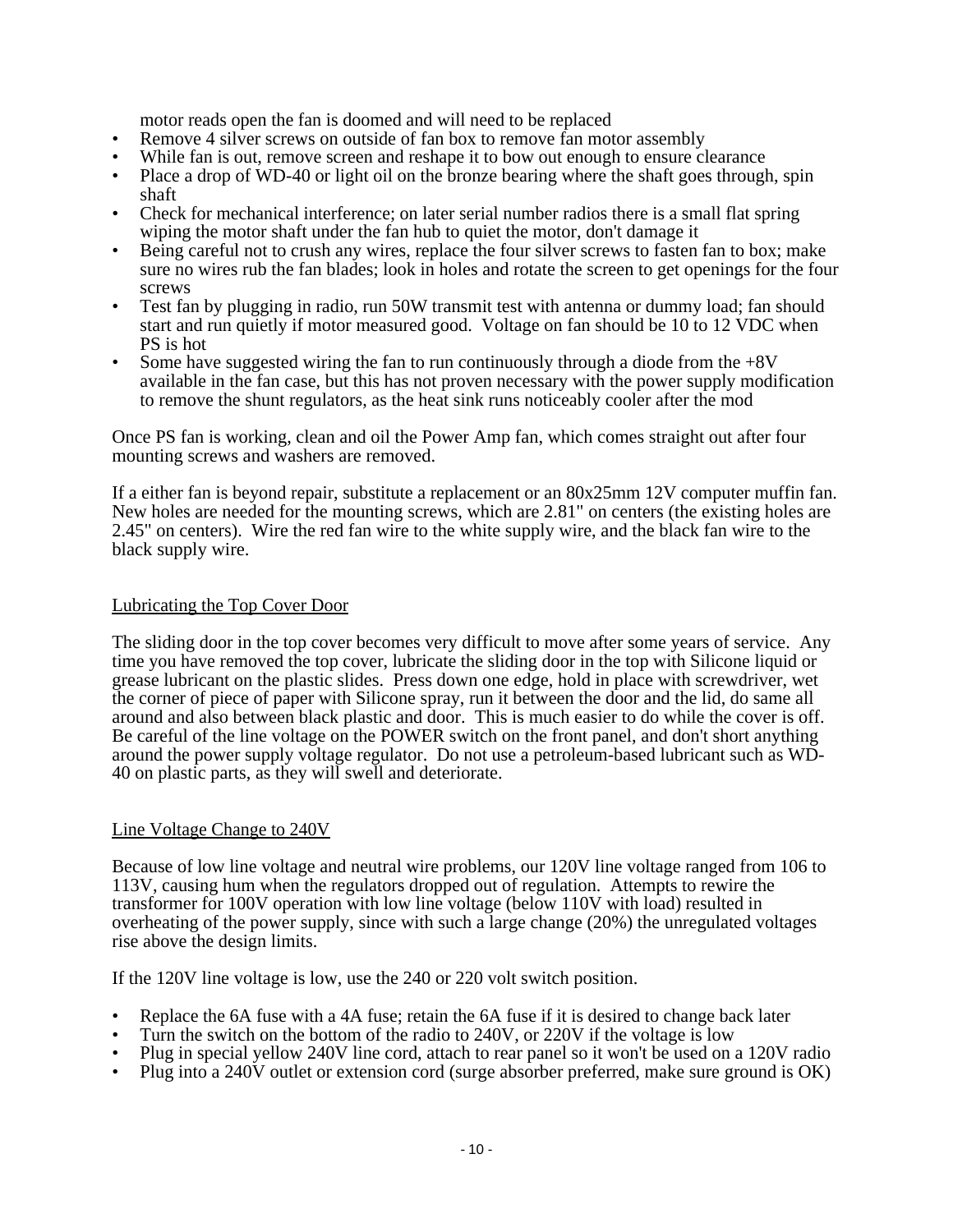

# Cleaning Signal Unit Connectors with Contact Cleaner

On several occasions receivers have suddenly lost sensitivity for extended periods, and other radios have had sudden complete interruptions of microphone input. While there can be other causes for these intermittent failures, they were in each case traced to the connectors at the Signal Unit. In all cases the intermittent behavior was eliminated by cleaning the contacts of the connectors in the particular signal path.

The idea developed that this reliability issue was due to corrosion of the connectors on the Signal Unit. It was decided to clean all of the connectors to avoid any recurrence of the intermittent problems, a course which has been successful. In some cases it was possible to observe discoloration of the connectors that was possibly indicative of corrosion.

I remove each and every connector, one by one, and spray or dab the pins with contact cleaner, then rub the connector in and out a couple of times. I do all the connectors, including the filter connectors and especially the microphone and coaxial RF connectors. This has solved several complaints of intermittent or deaf radio or no transmit audio on SSB. The intermittent problems went away.

After I did this, I learned from several other TS-930 users that they had experienced the same problems, and had resolved them in essentially the same way.

### AGC Modification with Germanium Diode

An AGC modification results in a big improvement in the ability to copy signals in the S9 to S9+20 range. This modification prevents the AGC overshoot that blanks the first character of a loud CW signal, with no bad side effects. A germanium is diode placed across D125 under the CW 455 kHz filter, with the "bar" end toward the rear of the radio (opposite to the bar on D125). The new diode is soldered across D125, which is located under the large 455 kHz 500 Hz IF filter.

- Unplug radio
- Turn radio upside down and remove bottom cover (8 screws, including the ones that hold the top cover at the sides).
- Locate the 500 Hz 455 kHz crystal filter (the largest one, on your right as you face the bottom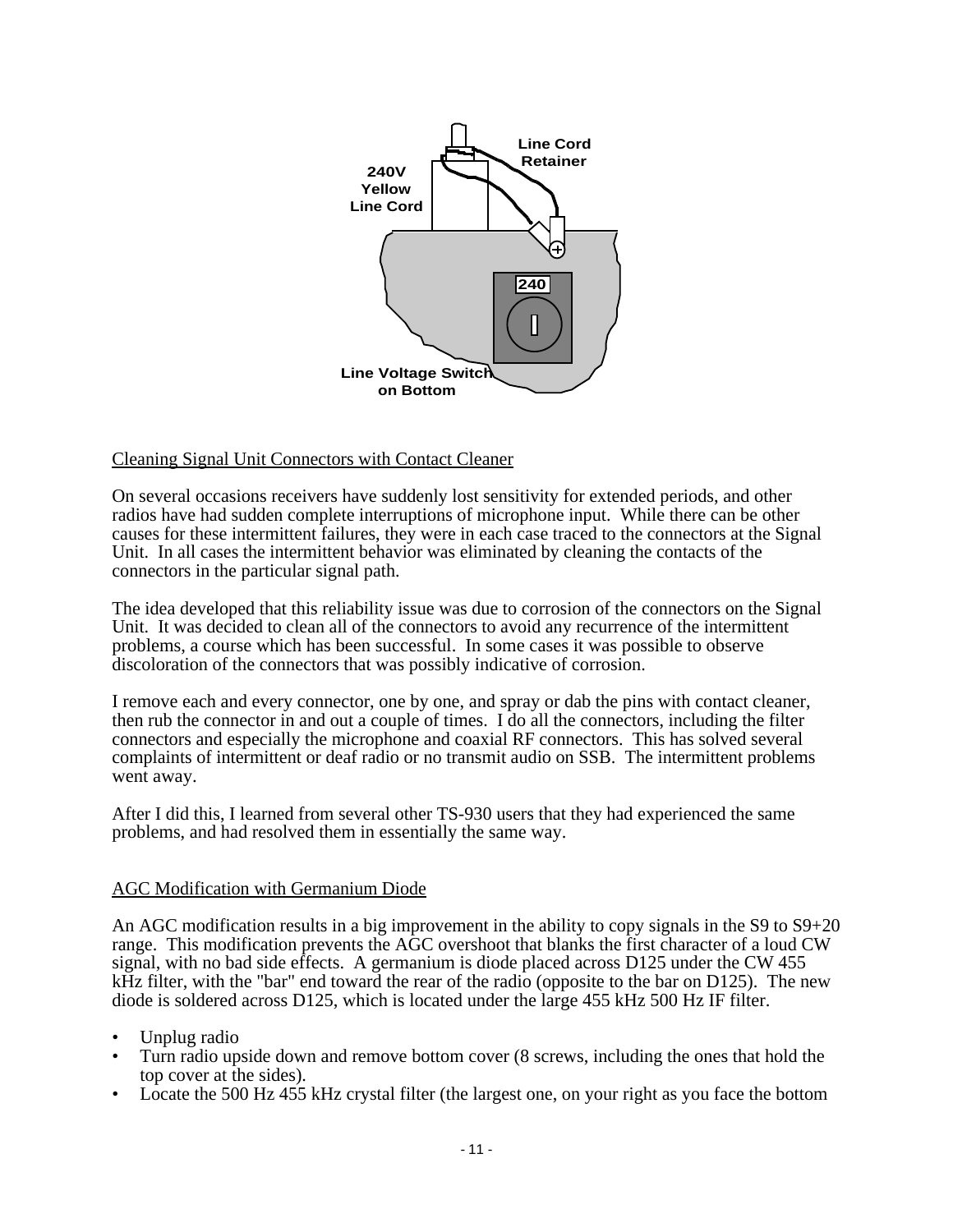of the radio from the panel end), lift out harness, remove screw at each end and lift it out.

• Underneath you will see R375 and D125; solder the Germanium diode across D125 as shown.



- Replace IF filter, being careful not to damage connectors; push the connectors down tight before you replace the screws. Put a label  ${}^{\text{th}}R375+1N270{}^{\text{th}}$  on the filter to show the AGC mod.
- Test the radio before you replace the bottom cover; watch out for line voltage at the back and behind the POWER switch on the panel.
- Before you replace the bottom cover, you should also clean the connectors on the Signal Unit.

# Alignment with Non-contacting Pickup for Oscillator Frequencies

In some cases it is desired to check or adjust the transceiver alignment while not having access to formal test instruments, and without opening the radio and exposing the circuits to possible damage through connecting test leads. Use an insulated wire as a pickup antenna by pushing an insulated loop through the appropriate tuning hole in the bottom (or side cover in the case of the 20 MHz master reference oscillator). A second radio can be used to measure the frequency to the accuracy required.

The first step should be to check the accuracy of the reference oscillator. I connected a small outdoor antenna wire to an insulated loop pushed into the side cover opening for the oscillator adjustment, with the other end of the loop connected to the antenna connector on the radio. With this setup, monitor the 20 MHz signal of WWV and adjust the insertion of the loop for somewhat equal signals from the external standard and the signal from the internal oscillator. You will be able to hear the beat note and adjust the oscillator for zero offset from the standard frequency. Let the radio warm up for 30 minutes or so to be sure everything has stabilized.

As another example, consider the alignment of the Carrier-2 oscillator used to provide variable bandwidth. The variable bandwidth tuning (VBT) uses two IF filters, one at 8830 kHz and the other at 455 kHz. The conversion oscillator at 8375 kHz determines the degree of overlap of the filter passbands. If the VBT knobs are set to widest position, the conversion oscillator should be at exactly 8375.0 kHz.

The can be done by connecting a counter (for example, an antenna impedance bridge counter) through a DC-isolated probe to C298 of the signal board, but if there's no other work to be done leave the case closed and use an insulated wire loop poked into the hole as an antenna to hear the oscillator on a second radio.

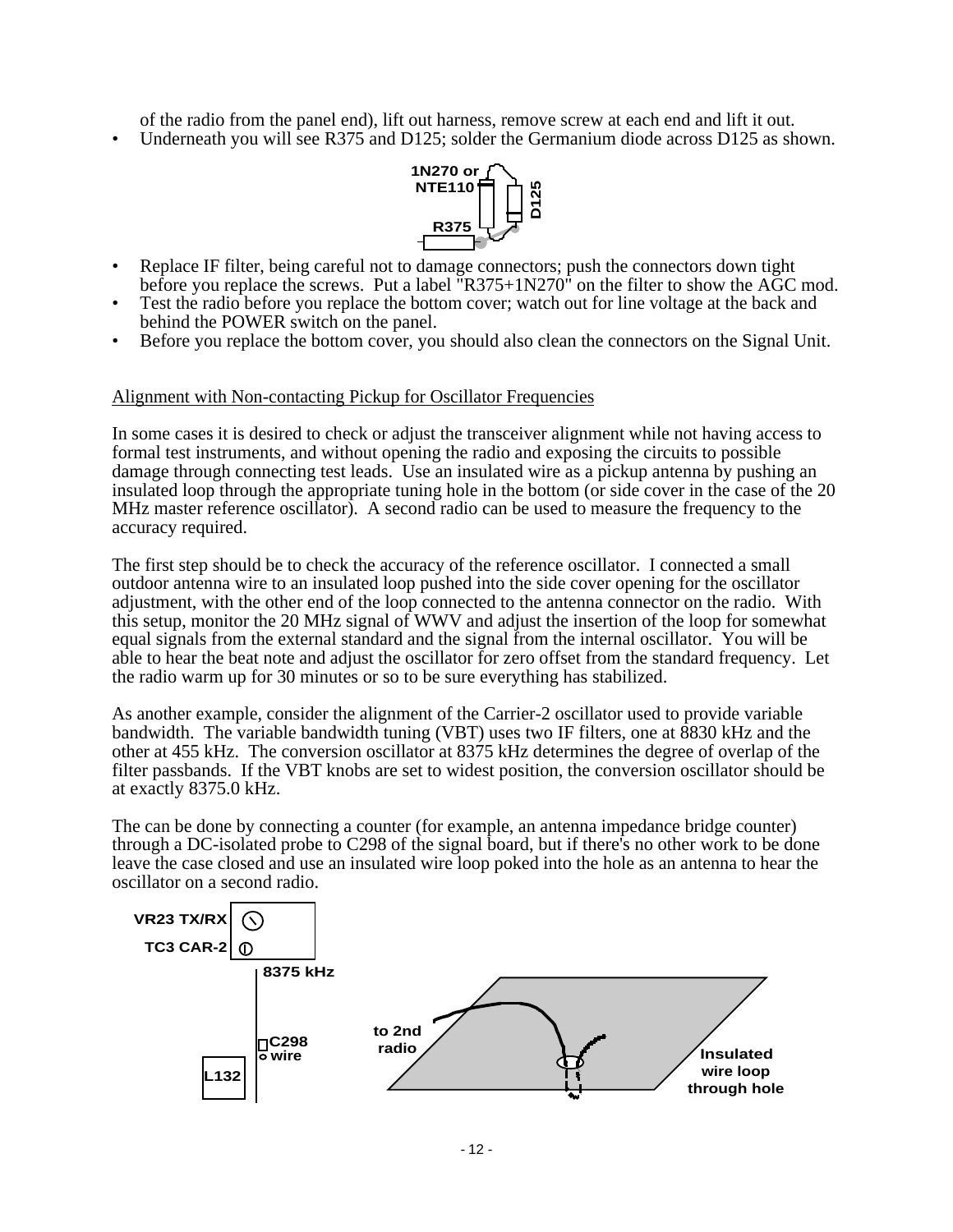The radio should be set up (see Service Manual, pg. 67, adjustment and test points are on pg. 77)

Mode: USB Transmit: REC<br>VBT: CW. CW, High Cut fully CW, Low Cut fully CCW (no narrowing)

- Measure the frequency at 8375 kHz
- Adjust VR23 so there is no change in frequency from transmit to receive
- Adjust TC3, the small trimmer capacitor, so the frequency is exactly 8375.0 kHz

At this time you should also check the carrier oscillator at 8830 kHz

|                               | CAR1 Conn.<br>(insert wire) |        |                                     |
|-------------------------------|-----------------------------|--------|-------------------------------------|
|                               | 8830 kHz                    |        |                                     |
| <b>VR26 FSK</b><br>VR27 TX/RX |                             | ወ<br>⓪ | TC6 CW<br><b>TC5 LSB</b><br>TC4 USB |

The radio should be set up (see Service Manual, pg. 66, adjustment and test points are on pg. 77)

| Mode:     | USB.                             |
|-----------|----------------------------------|
| Transmit: | <b>REC</b>                       |
| VBT:      | CW, High fully CW, Low fully CCW |

- Measure the oscillator frequency, which should be 8831.5 kHz.
- Adjust VR27 so there is no change in frequency from transmit to receive
- Set TC4 so the frequency is 8831.5 (I prefer 8831.6, you can go by the sound of the receiver audio to get the upper and lower signal levels equal, at  $+300$  and  $+2.9$  kHz.

Now switch to LSB, and set TC5 for 8828.5 kHz. Switch back and forth between USB and LSB, and trim the LSB oscillator until the noise sounds the same. Then switch to CW and NARROW, set TC6 for 8830.0 kHz. Last, connect a dummy load or antenna and switch to FSK transmit and set VR26 for 8827.79 kHz.

Last, check the setting of the CW Pitch and the Notch. Turn on the Marker oscillator, put the rig in CW mode, and check to see that the pitch covers the desired range. I set the CW Pitch so it is zero beat with the knob at 12 O'clock, so you can tune either sideband. The CW Pitch is set by L173 at the far right rear of the Signal Unit (bottom of rig). While you have a received tone, check the Notch by pushing in the NOTCH button and tuning the control for a null. With the offset tone at 1.5 kHz, the null should be at 12 O'clock. If it's not close, adjust L167 on the Signal Unit.

Don't forget to set Moni, Sidetone and other adjustments (AGC Delay, for example) before the radio is stuck under a shelf or cabled in place.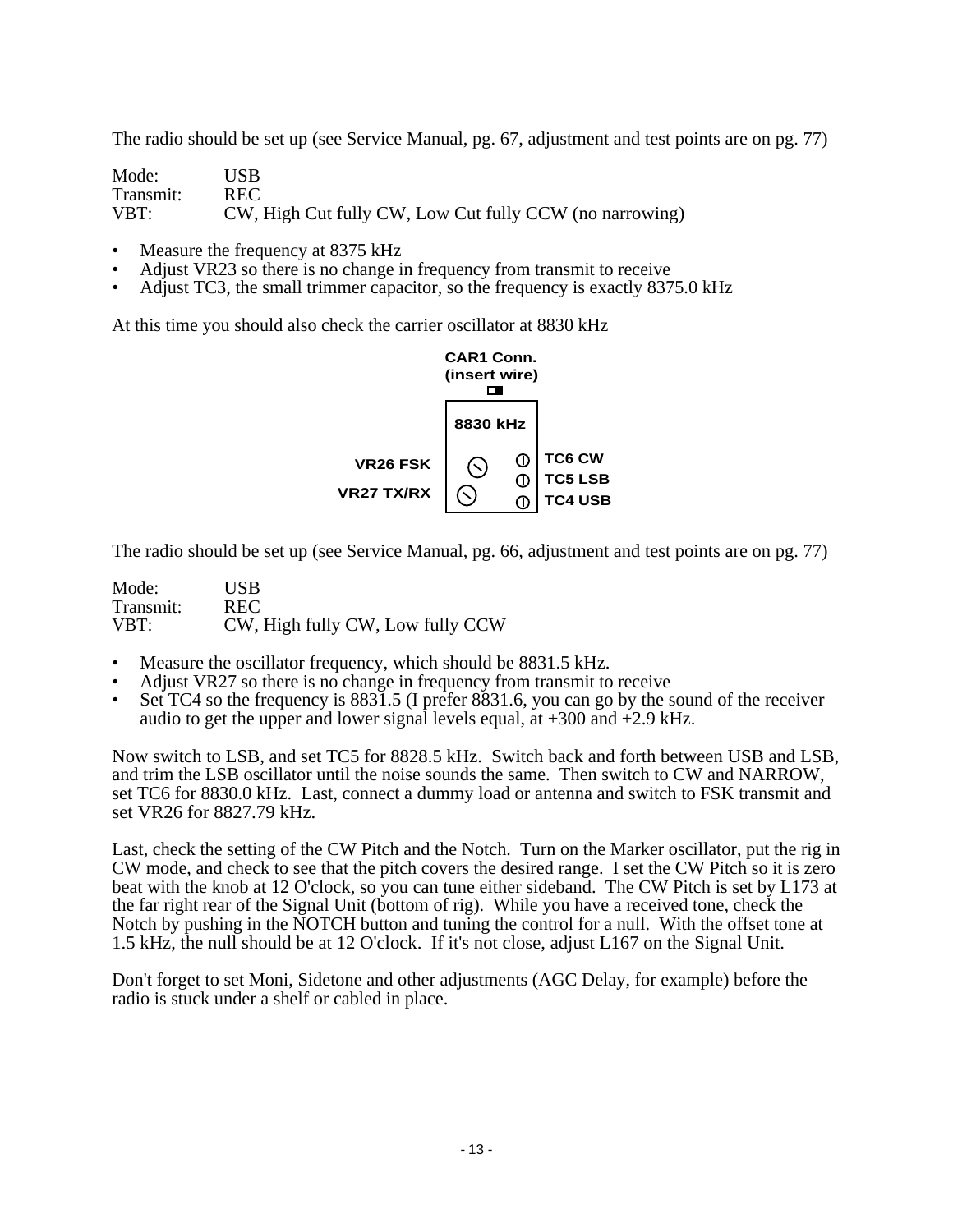

# A Note on Alignment Levels

Clif Holland of Avvid, a respected repairer of Kenwood radios, emailed me to note that the Japanese specification for the standard signal generator used in alignment is different from the US signal generator calibration. The 930 service manual refers to signal levels in dBuV, so I had assumed 0dBuV was 1 uV and 40dBuV was 100uV.

But not so. Clif is right and I'm off by 6 dB. I checked it out, and although I see no mention of the issue in the TS-930 or TS-950 manuals, I found a table in the TS-850 service manual, pg. 96, that confirms this. It has two columns:

| Japanese "SG" | American "SG" |
|---------------|---------------|
| $-6dB$        | 0.25uV        |
| 0dB           | 0.5uV         |
| 6dB           | $1uV$ etc.    |
|               |               |
| 40dB          | $50uV$ etc.   |

Apparently the JA generator defines output in terms of open circuit voltage rather than voltage into a matched load. This 6 dB difference affects the alignment of the RF PIN attenuator start point as well as the S-meter settings for S1 and S9. Since the manual specs are  $\pm$ 4 dB anyway the difference will be mighty small except for a more active S-meter.

### CW Reception on USB

To listen on USB on a 930 in CW mode, adjust the "CW Pitch" (BFO) coil L-173 (yellow core, farthest right-rear on bottom, there's a hole) so you have zero-beat at center position (12 o'clock) on the CW PITCH control on the front panel. If measuring frequency of this oscillator, this yields 100.0 kHz rather than 99.2 kHz.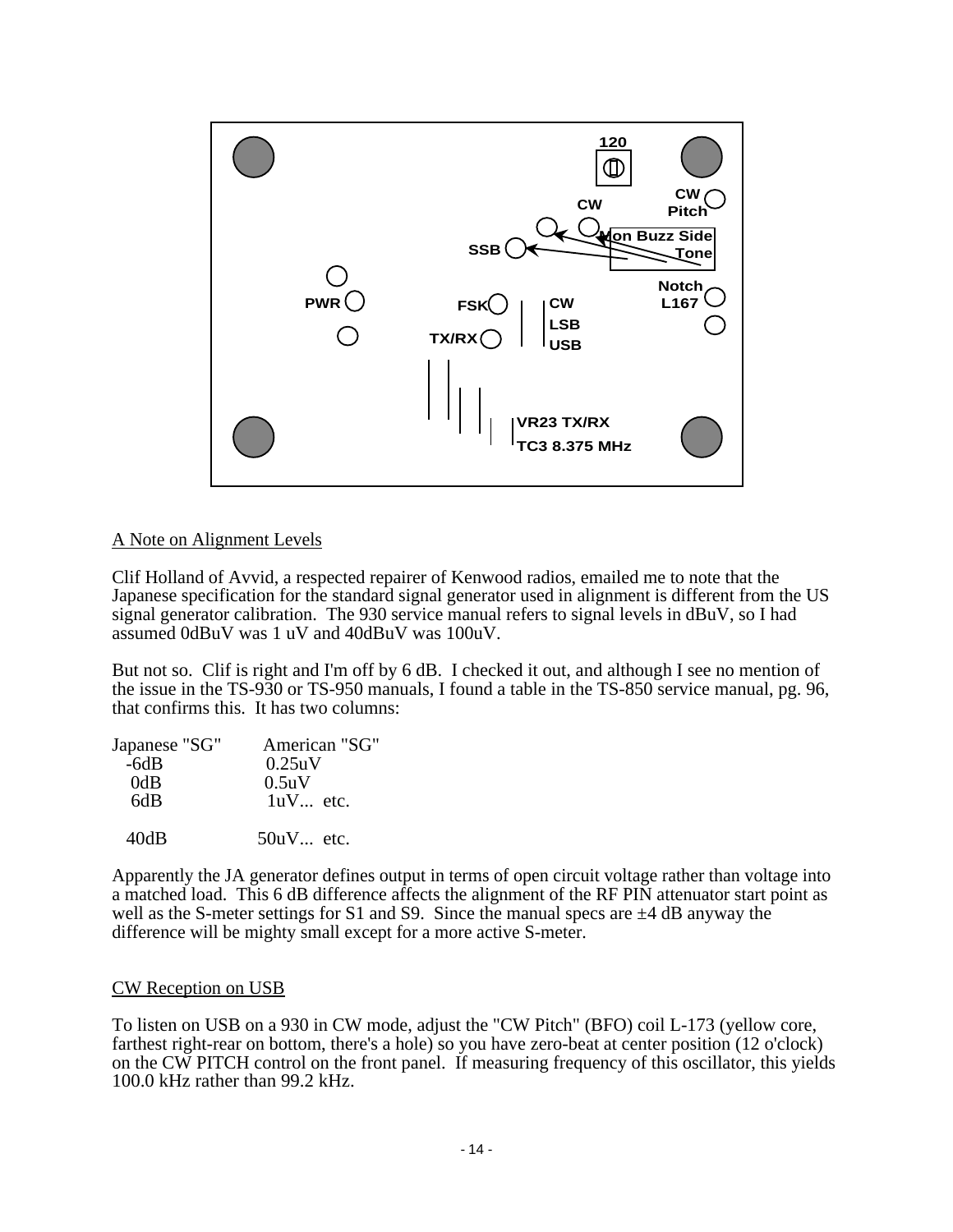Now if you turn the pitch control clockwise from center you get LSB as before, but if you turn the pitch control CCW from center you get USB. No retuning of filters or carrier oscillators is required. This mod has no effect on SSB.

I use this on our TS-930s at HC8. The only problems are that it makes the TUNE mode zero-beat if the pitch knob is centered, and also if an op isn't familiar with the setup on CW it can be concluded that the receiver is not working if the pitch knob is centered.

# Operating Notes

I found it's difficult to tighten the nut on the Antenna UHF connector. Lacking a special spanner, you can carefully tap the Antenna connector nut with screwdriver and small hammer, as with the nuts in electric boxes. Don't overdo it.

For use with an external receiving antenna, one needs the hard-to-find 262 degree 8-pin "horseshoe" DIN-8 connector used to bring a separate receiving antenna in and out of the transverter socket (available from Kenwood and Yaesu, and HRO, but seldom found when needed). In an emergency we found that a standard DIN-5 connector will plug in and provide access to the receiver input and ground, while the small slide switch makes the transmit antenna output available at the adjacent RCA phono connector to connect to an receive-antenna selector switch (inadvertent mis-setting of this switch is a source of occasional complaints of deaf receiver).



It's good practice to have a relay that disconnects the receiver input from any antenna and shorts it to ground during transmit, so the transmit power isn't returned to the receiver from a separate receiving antenna. When used as a second receiver in a multi-op setup, this relay can also be run by the AMP relay line of the transmitter on the same band.

We don't use the noisy and slow amplifier relay (28V to NC pin), but make a transistor switch adapter in the DIN-7 plug for the PTT input and AMP output. This is faster, less noisy and more reliable. With the AL-1200s we use the speedup circuit found on K6XX's web site.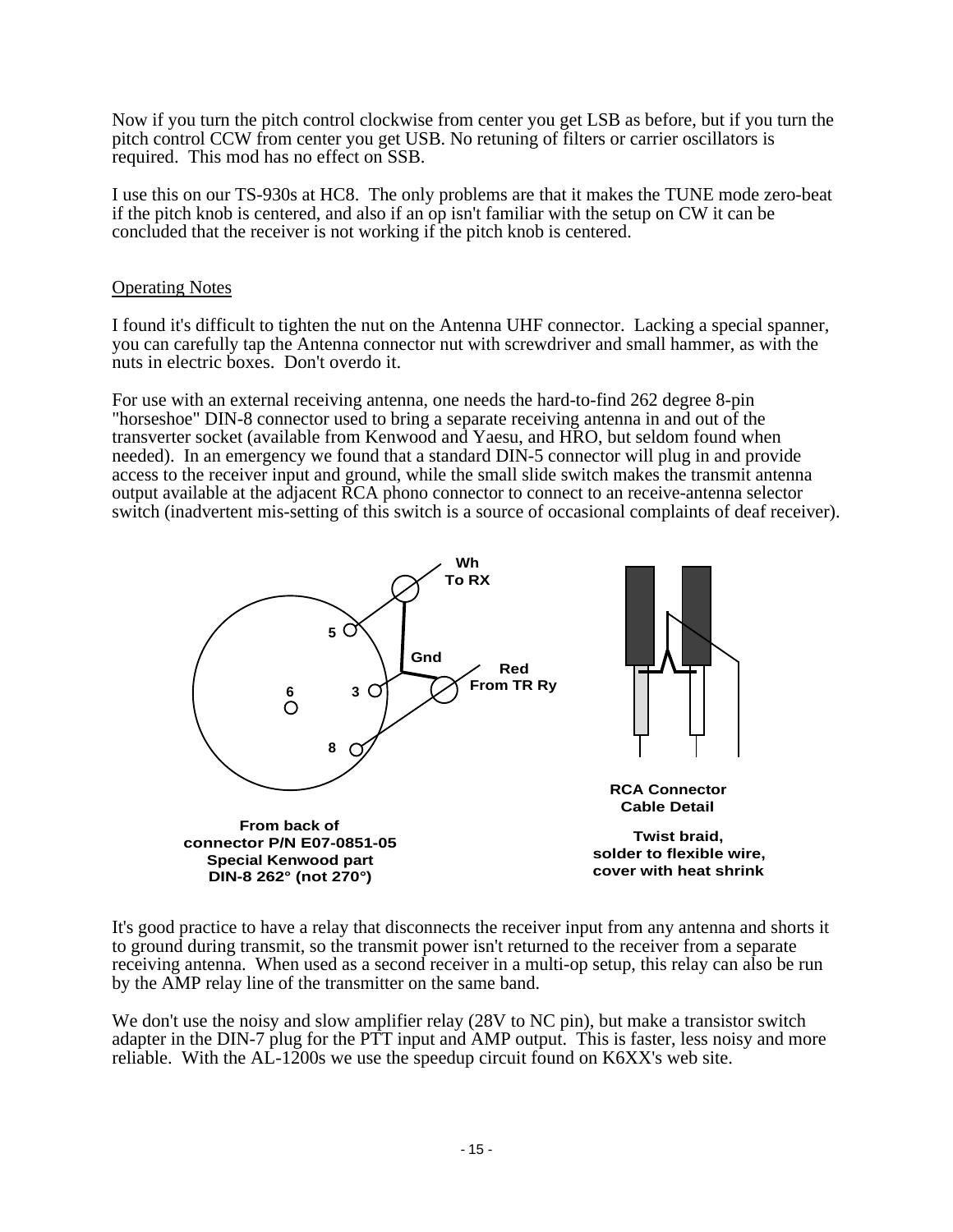

Naturally, we've had to cure hum and RF problems when using two radios and a microphone switch box along with a voice recorder, but this has been resolved by using double shielded twisted pair but not connecting the shields at both ends except through RF bypass capacitors. I have a circuit, based on K8CC's in the NA manual, that works very well for me. There are some curious audio/brain effects I've read about in a Bell Labs book on hearing and sound that are interesting to experiment with, including wiring headphones for out-of-phase reception.

One remaining problem is RF leakage of the display waveforms on the band-select cable from the PIEXX board. It appears this should be shielded. With the removal of the resistors in the PS fan case there is now room for some real back-panel connectors, DB9(F) for the RS-232 connection and DB25(F) for the band data. I cut off the unneeded wires in the RJ45 connector to avoid any problem with the PIEXX board.

### References

There are a number of sources of two text files listing mods and fixes for the early TS-930. <http://www.qrz.com/download/mods-t-z/ts930.txt>is an updated version of a posting by WA2ISE called "TS930 repair notes (long)." There are many other sources of this document, to be found with any search engine under "ts-930 mods" or the like. The newest version notes that replacement dial light bulbs should be 28v [@](mailto:@) 40ma, not 12V, and that the part number for these bulbs is not correct in the service manual, and should be B30 0826 05.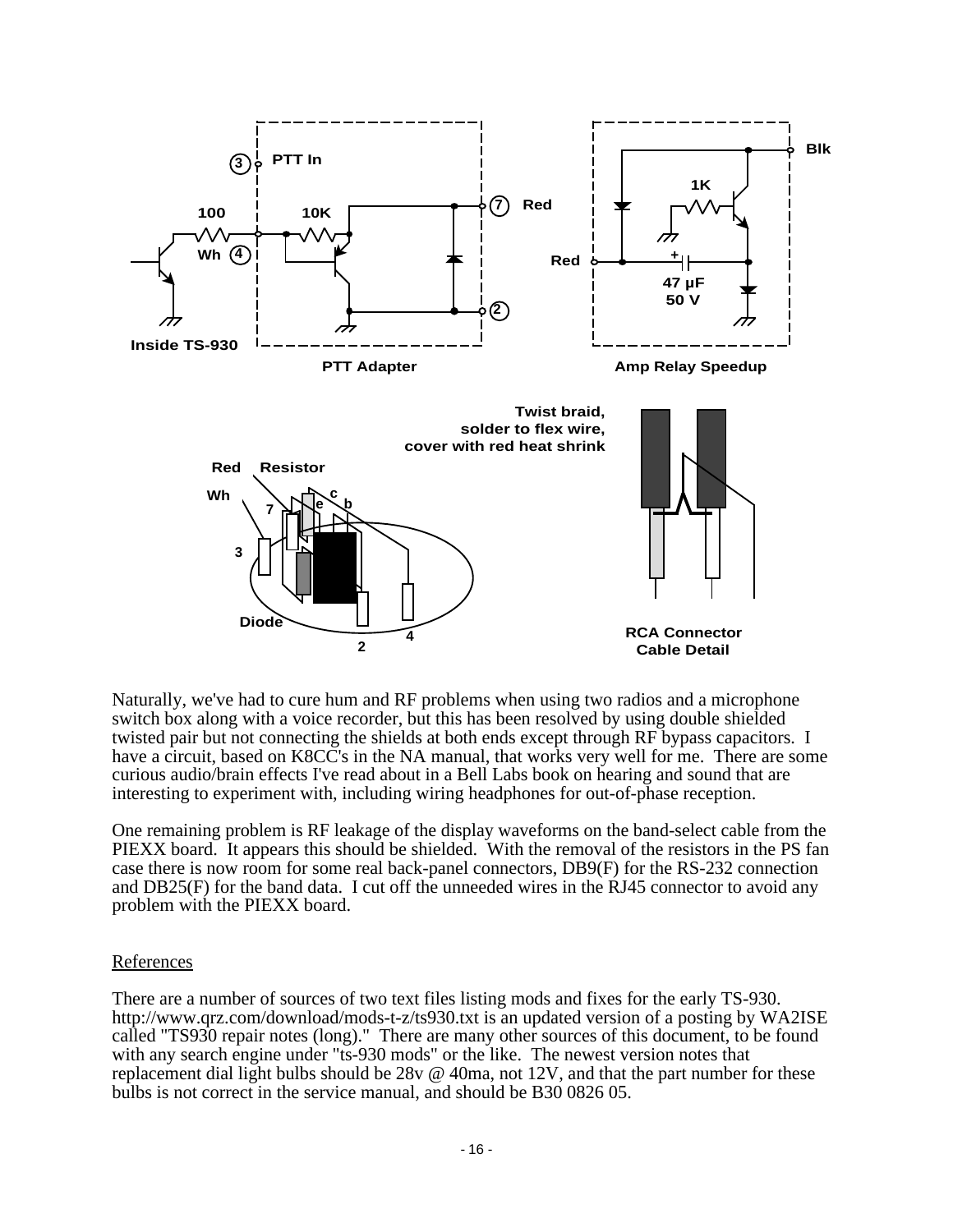[http://www.artofhacking.com/Tucops/Radio/two\\_way/TS930.TXT](http://www.artofhacking.com/Tucops/Radio/two_way/TS930.TXT) is one source of a different document that is "a list of favorite changes that can be made to the Kenwood 930."

<http://www.kkn.net/~k5tr/ts930fix/ts930doc.pdf>is the source of a definitive service bulletin from TRIO-KENWOOD GMBH about "Digital Unit through-plated hole defects and their symptoms." The PDF was created by K5TR from a MS word doc from NØSS.

[http://www.qth.net/archive/kenwood/,](http://www.qth.net/archive/kenwood/) the Kenwood mailing list archive, is a great source of information, but is not indexed by subject.

I haven't been able to find a good reference for the idea of replacing R400 of the Signal Unit with a 7912 TO220 regulator (mounted on the heat sink at the back of the Signal Unit). If I were to do this, I'd clip one lead of the 12V zener diode D210.

Using the current-limit feature of the 723 regulator chip, some have built a protective crowbar circuit to keep the 28.5V from damaging the amplifier transistors by running away if the regulators fail. It is the same as the 28V supply circuit in the 1988 ARRL Handbook, and I haven't felt it necessary (yet). ZL2DX emailed me a copy of a 1992 circuit by NJ6O from the Kenwood/IRCI newsletter, now be available through W2VJN at [http://www.qth.com/inrad/pubs.htm.](http://www.qth.com/inrad/pubs.htm)

### Replacement Semiconductors

Although there are many sources of the original transistors, it has proven convenient and reliable to use the current replacement semiconductors offered in the US by NTE. Here is a list of suitable replacements:

| 2SD843(Y)  | <b>NTE377</b>     |
|------------|-------------------|
| 2SC2235(O) | <b>NTE382</b>     |
| XZ-225     | NTE5080A          |
| 2N5885     | <b>NTE181</b>     |
| MRF485(2)  | NTE236(2)         |
| 2SC496(Y)  | <b>NTE295</b>     |
| 2SB861(C)  | <b>NTE398</b>     |
| 2SC1815(Y) | NTE <sub>85</sub> |
|            |                   |

I've looked in vain for a TO220 power transistor that does not require the insulated mounting, but have not found one that has low enough thermal impedance and high enough current and power ratings. I've seen a suggestion to replace the 22V emitter follower with a 7824, but this might sacrifice the control by the switched 28.5V. I select from the NTE5058A (nominally 22V) individual zeners that provide 22.5 volts; the lead length of mounting to the circuit board affects the voltage, which rises with the operating temperature of the diode. If I measure them in free air with clip leads, I get a higher voltage reading because they get a lot hotter after a moment's operation.

I was surprised to be able to make a successful replacement of the expensive but burned out MRF485 RF driver transistors (don't ask!) with the relatively inexpensive NTE236. I made no effort to match the NTE replacements, and the amplifier seems to work fine; I reset the bias adjustment per the instructions in the service manual.

I was concerned about the thermal impedance of the replacement TO3 transistors NTE181, which also have relatively low current gain, but a matched pair (NTE offers these designated as NTE181MP) was used with success to replace a pair of defunct 2N5885 28.5V regulators.